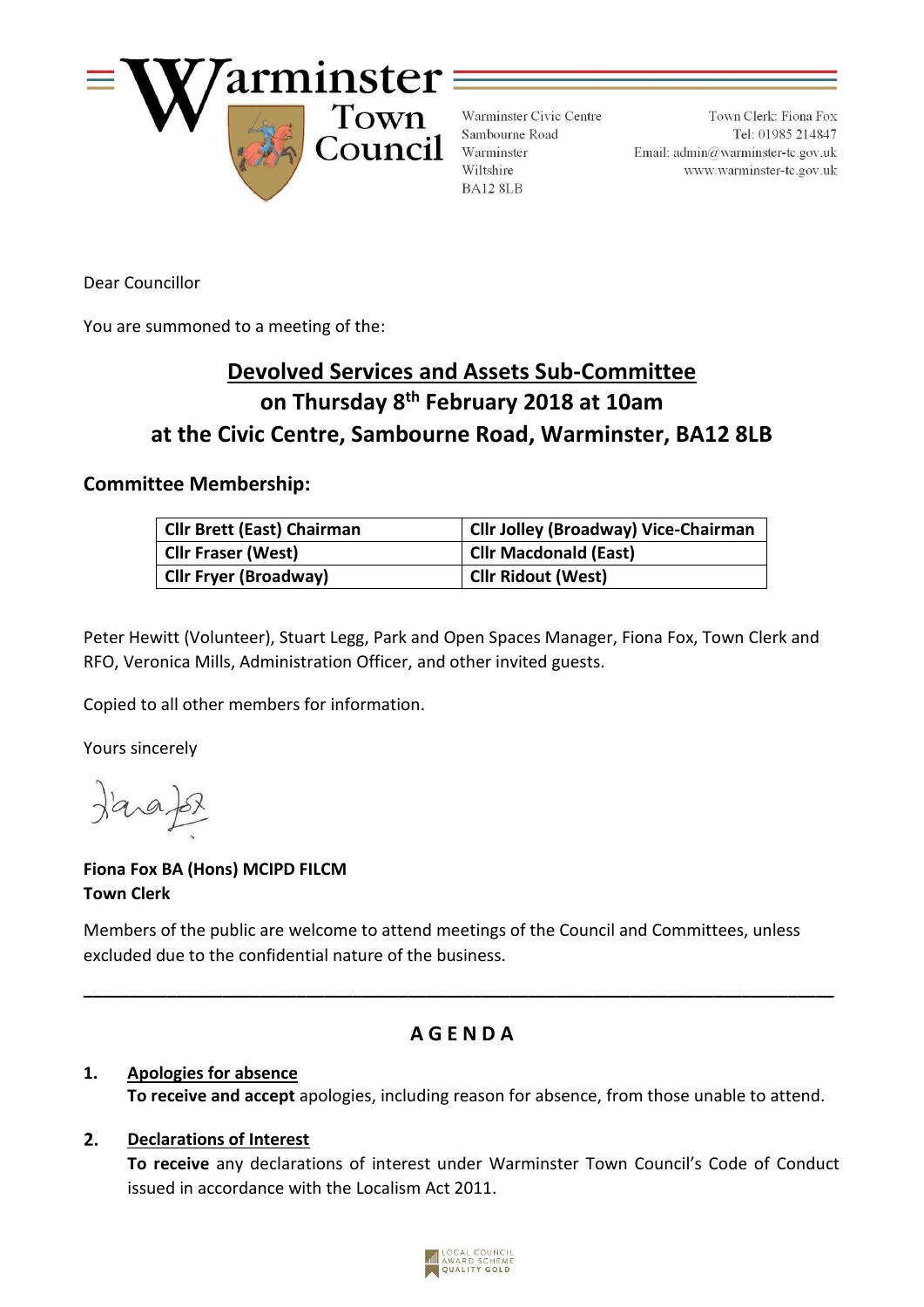#### **3. Minutes**

**3.1 To approve and sign** as a correct record, the minutes of the Devolved Services Working Group meeting held on 14<sup>th</sup> December 2017; copies of these minutes have been circulated and Standing Order 17a provides that they may therefore be taken as read.

**3.2 To note** any matters arising from the minutes of the Devolved Services Working Group meeting held on 14th December 2017.

### **4. Chairman's Announcements**

**To note** any announcements made by the Chair.

# *Standing Orders will be suspended to allow for public participation.*

#### **5. Public Participation**

**To enable** members of the public to address the sub-committee with an allowance of three minutes per person regarding any item on the agenda and **to receive** any petitions and deputations.

# *Standing Orders will be reinstated following public participation.*

#### **6. Reports from Unitary Authority Members To note** reports provided.

#### **7. Devolution of Assets and Services**

**7.1** Following the approval of the budget by Full Council it is recommended that a Play Areas Working Group be set up to investigate the condition and frequency of use of the nine play areas in Warminster (excluding the play area in the Lake Pleasure Grounds). The group's report back to the Devolved Services and Assets Sub-Committee will inform a public consultation on this issue. **Members to approve the setting up of a Play Areas Working Group and to nominate representatives.**

**7.2** The Park and Open Spaces Manager (POSM) recommends that all play areas should be inspected by ROSPA prior to making any decisions. This will cost £59.85 per play area. The inspections can be undertaken in March/April. This will inform members of what work needs to be carried out to make the play areas safe. **Members to approve the expenditure of £538.65 for the inspection of nine play areas.** 

#### **8. Signage**

The logo for the Lake Pleasure Grounds (LPG) has been revised and was approved by members via email. The proofs will be available at the meeting. **For noting.**

#### **9. Recycling Bins**

The 10 Broxap dual waste bins have been ordered and will have the LPG and Town Council logos on them. The Park and Open Spaces Manager has yet to get confirmation from idverde of the costs of just emptying the bins. **For noting.**

#### **10. Boats on the Lake**

The cost of the boats, canoes and associated equipment was approved by Full Council on 22<sup>nd</sup> January. The grant of £500 from the Fudge Trust was gratefully acknowledged. All the equipment has been ordered and should be in place in time for the 'Spring in the Park' event on 6th May. **For noting.**

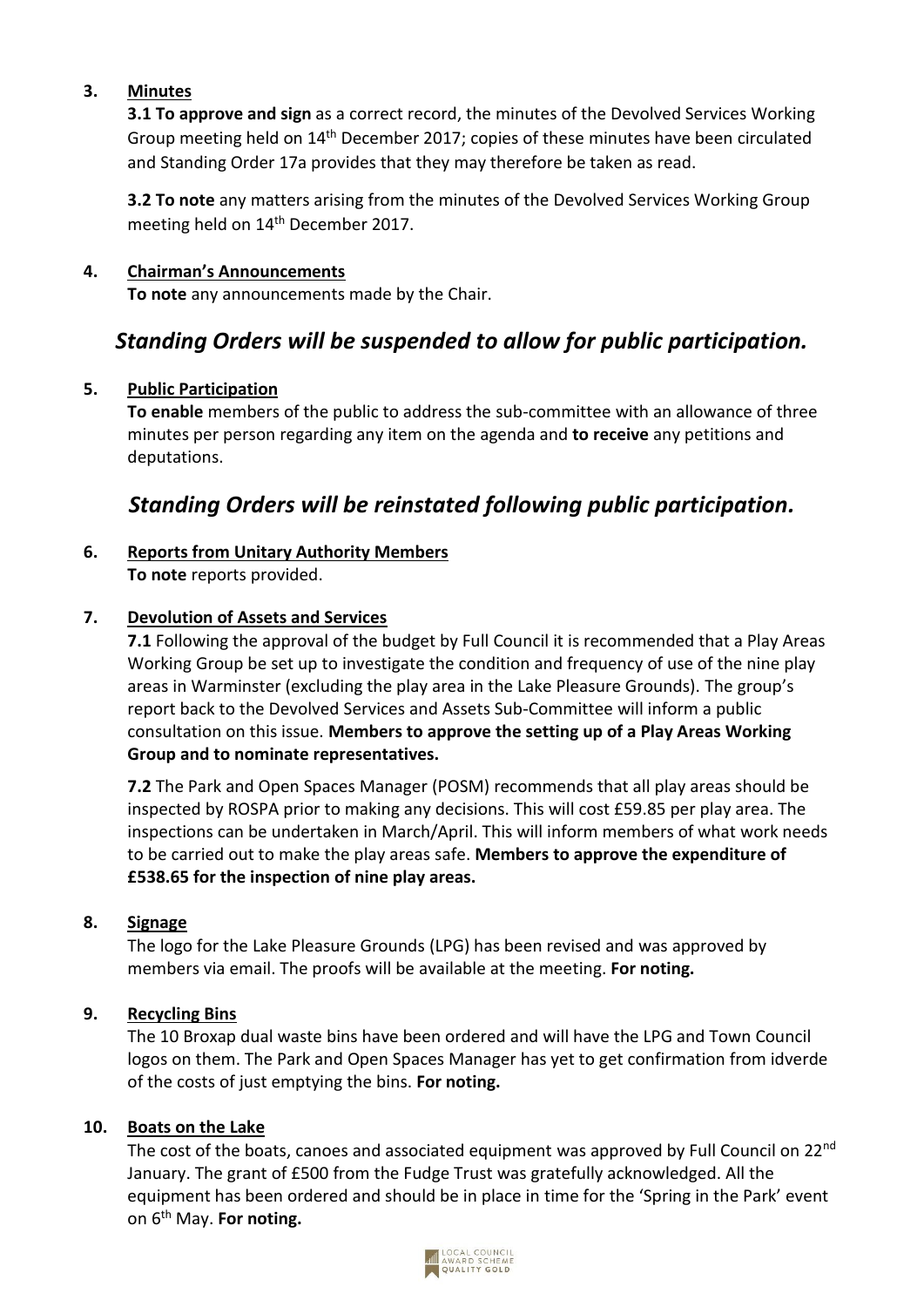### **11. Benches**

The six Glasdon Phoenix benches for the LPG have been installed. **For noting.**

### **12. Elisabeth Collyns Garden**

**12.1** At the previous Devolved Services and Assets Sub-Committee it was agreed that the Civic Trust Garden should be renamed the Elisabeth Collyns Garden when it reopens. A new sign for the garden will need to be installed accordingly, also acknowledging the support from Longleat Lodge and Fairfield Farm College. **Members to approve the purchase of a new sign for the Elisabeth Collyns Garden.**

**12.2** The committee had chosen the Glasdon Lowther design for benches for the Elisabeth Collyns Garden. **Members to approve the purchase of two benches at a cost of £450 each plus VAT with Longleat Lodge to be asked to purchase a third.**

#### **13. Tree Survey**

Three quotations had been sought for carrying out the work identified in the tree survey in the town, undertaken in November/December, which the POSM had estimated should be in the region of £6K–£7K. The quotes received were as follows:

|                           | Organisation |           |                     |
|---------------------------|--------------|-----------|---------------------|
|                           |              |           | Wessex              |
| <b>Site</b>               | Downlands    | Idverde   | <b>Rural Crafts</b> |
| War Memorial              | £680.00      | £1,375.00 | £600.00             |
| <b>Town Park</b>          | £3,310.00    | £4,855.40 |                     |
| <b>Smallbrook Meadows</b> | £2,250.00    | £2,392.50 | £7,375.00           |
| <b>Yeates Meadow</b>      | £150.00      | £220.00   |                     |
| Ivy removal               | (incl)       | £50.00    | (incl)              |
| Total                     | £6,390.00    | £8,892.90 | £7,975.00           |

**Members to decide which supplier should be given the contract.**

#### **14. Toilets in the Park**

The door to the unisex toilet in the LPG blew off in the recent high winds and new hinges are needed. Idverde have been asked to source a supply suitable for all the public toilet doors. **For noting.**

#### **15. Advertising banner frame for LPG**

Quotes are being sourced for a metal open advertising frame to hold 6' x 3' banners. The frame to be located at the stepped entrance to the park in Weymouth Street. Mirage Signs and Warminster Metalworkers Ltd have been asked to quote. Banners will advertise events in the park and when no events are planned it will advertise the Pavilion Café. **Members to approve the purchase of an advertising frame and banners.** 

#### **16. Smallbrook Meadows**

It has been brought to the Council's attention that the homeless young man has now pitched a tent on the open area in Smallbrook Meadows next to the river, and there is a considerable amount of litter. He has been asked by the PCSOs to clear up the site and remove his tent because the byelaw forbids camping. He claims he is not responsible for the litter and he refuses to remove his tent unless served with an eviction notice. **Members to decide what course of action they wish to take.**